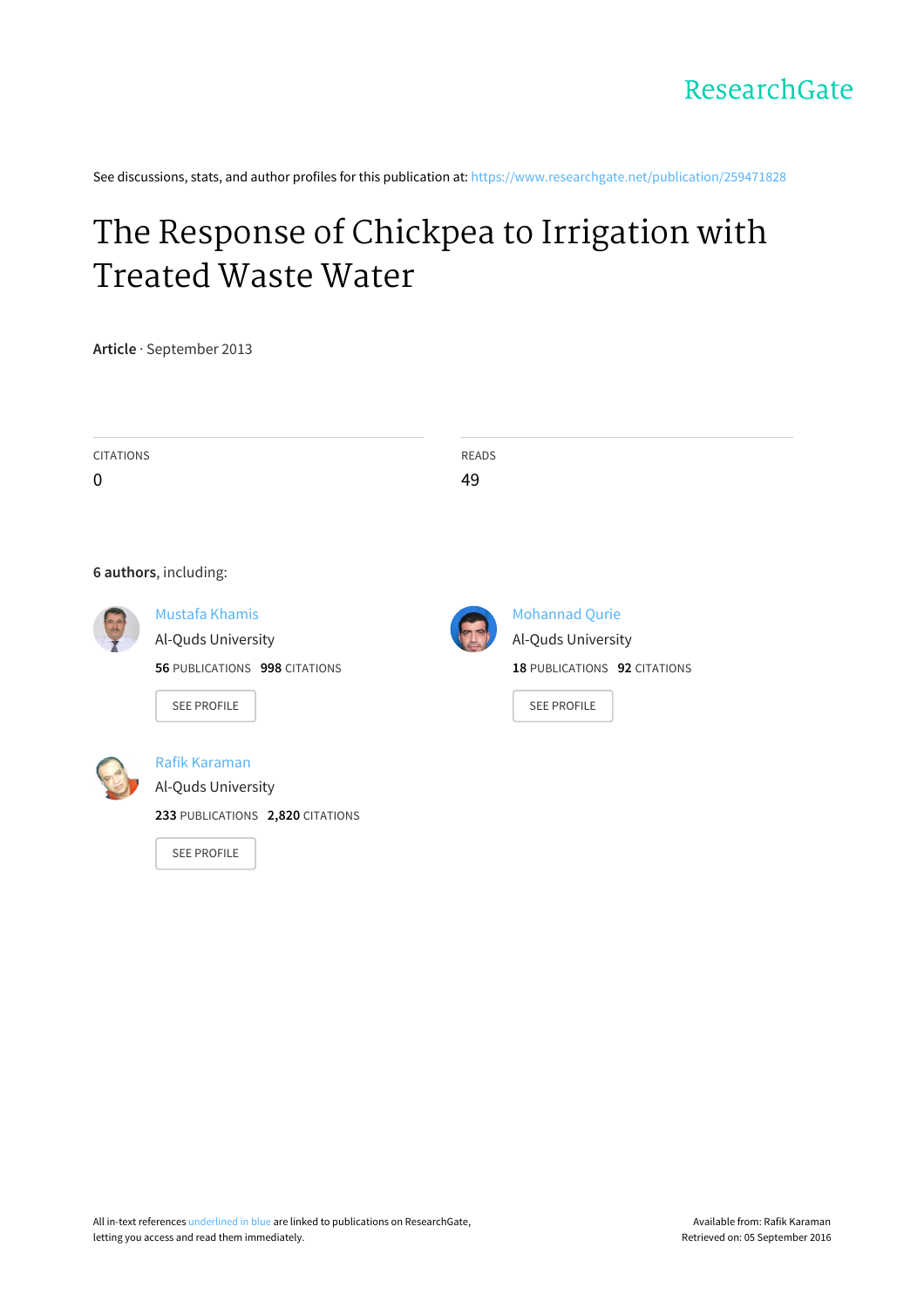

## **The Response of Chickpea to Irrigation with Treated Waste Water**

Marwan Haddad<sup>1</sup>, Mustafa Khamis<sup>2, 3</sup> , Majdi Dakiky<sup>2</sup>, Adnan Manassra<sup>2</sup>, Mohannad Qurie<sup>2</sup> and Rafik Karaman<sup>4, 5</sup>

*1. Water and Environmental Studies Institute, An Najah National University, Nablus 44839, Palestine* 

*2. Faculty of Science & Technology, Al-Quds University, Jerusalem 20002, Palestine* 

*3. Department of Chemistry, Biology and Environmental Sciences, American University of Sharjah, Sharjah 26666, UAE*

*4. Department of Science, University of Basilicata, Potenza 85100, Italy* 

*5. Department of Bioorganic Chemistry, Faculty of Pharmacy, Al-Quds University, Jerusalem 20002, Palestine* 

Received: July 15, 2013/Accepted: August 15, 2013/Published: September 20, 2013.

**Abstract:** In a three-year study, the response of four cultivars of chickpea, Bulgarit, WIR-32, Jordan and ICC 11293 to irrigation with TW (treated wastewater) and FW (freshwater), using surface and subsurface drip irrigation was investigated. Wastewater generated from Al-Quds university campus included black, grey and storm water was treated by small scale pilot plant. The wastewater pilot plant consists of tailored made secondary biological activated sludge process with daily capacity of 50  $m<sup>3</sup>$ . The influent and effluent chemical and biological quality parameters were routinely monitored and analyzed. The data reveal that the average values for BOD, COD and EC for the effluent are 50 ppm, 136 ppm and 1.4 mS/cm over 2 years period. The results of chickpea growth parameters and the chemical and biological analysis of the seeds and leaves indicate that the cultivars Bulgarit and ICC 11293 can be irrigated with TW without any loss in yield and quality. Factor analysis reasonably favored Bulgarit Cultivar irrigated with treated effluent over other cultivars. WIR-32 and Jordan cultivars showed significant reduction in their growth parameters when irrigated with TW as compared with FW. Surface and subsurface drip irrigation gave similar results in most cases. Soil analysis in this study showed no significant difference between irrigation with TW and FW.

**Key words:** Chickpea, surface drip irrigation, sub-surface drip irrigation, treated wastewater.

## **1. Introduction**

 $\overline{\phantom{a}}$ 

Water is scarce in Palestine where rural areas are suffering from shortage of water for domestic and agricultural use. Untreated wastewater is often disposed in open channels, reused for irrigation and presents a considerable public health risk [\[1,](https://www.researchgate.net/publication/245028103_Inland_Treatment_of_the_Brine_Generated_from_Reverse_Osmosis_Advanced_Membrane_Wastewater_Treatment_Plant_Using_Epuvalisation_System?el=1_x_8&enrichId=rgreq-516247ce3ceaa09fd1c9df89b5c0bc0a-XXX&enrichSource=Y292ZXJQYWdlOzI1OTQ3MTgyODtBUzoxMDIyNzMyODM3ODg4MTRAMTQwMTM5NTI2MDUzMQ==) 2]. Therefore, rural wastewater management, including treatment and reuse should be of great interest in Palestine.

Chickpea, *Cicer arietinum* Linne, is an annual grain legume or pulse crop with multiple branch and spreading growth habit with a deep tap root system, having high quality protein. It is cultivated on a large scale in arid and semiarid environments and the demand for it is growing [\[3-6\].](https://www.researchgate.net/publication/222234633_A_simulation_study_of_chickpea_crop_response_to_limited_irrigation_in_a_semiarid_environment?el=1_x_8&enrichId=rgreq-516247ce3ceaa09fd1c9df89b5c0bc0a-XXX&enrichSource=Y292ZXJQYWdlOzI1OTQ3MTgyODtBUzoxMDIyNzMyODM3ODg4MTRAMTQwMTM5NTI2MDUzMQ==) Chickpea is mostly rain fed and water limitation has been shown to reduce its yield [\[7-9\].](https://www.researchgate.net/publication/223397098_Adaptation_of_spring-sown_chickpea_to_the_Mediterranean_basin_I_Response_to_moisture_supply?el=1_x_8&enrichId=rgreq-516247ce3ceaa09fd1c9df89b5c0bc0a-XXX&enrichSource=Y292ZXJQYWdlOzI1OTQ3MTgyODtBUzoxMDIyNzMyODM3ODg4MTRAMTQwMTM5NTI2MDUzMQ==) Late winter or early spring planting of chickpeas as currently practiced in the Palestinian Territory, further restricts the grain yield. It was indicated that earlier autumn sowing of chickpea and supplementary irrigation with treated wastewater may enhance plant growth and yield [\[10\].](https://www.researchgate.net/publication/231901624_Response_of_Chickpea_to_Nitrogen_and_a_Comparison_of_the_Factors_Affecting_Chickpea_Seed_Yield_with_those_Affecting_Wheat_Grain_Yield?el=1_x_8&enrichId=rgreq-516247ce3ceaa09fd1c9df89b5c0bc0a-XXX&enrichSource=Y292ZXJQYWdlOzI1OTQ3MTgyODtBUzoxMDIyNzMyODM3ODg4MTRAMTQwMTM5NTI2MDUzMQ==)

This study aims to assess the effect of irrigation of four chickpea cultivars, Bulgarit, Jordan, WIR 32 and ICC 11293 with treated wastewater on yield and soil parameters.

**Corresponding author:** Rafik Karaman, professor, main research fields: pharmaceuticals, design and stability. E-mail: dr\_karaman@yahoo.com.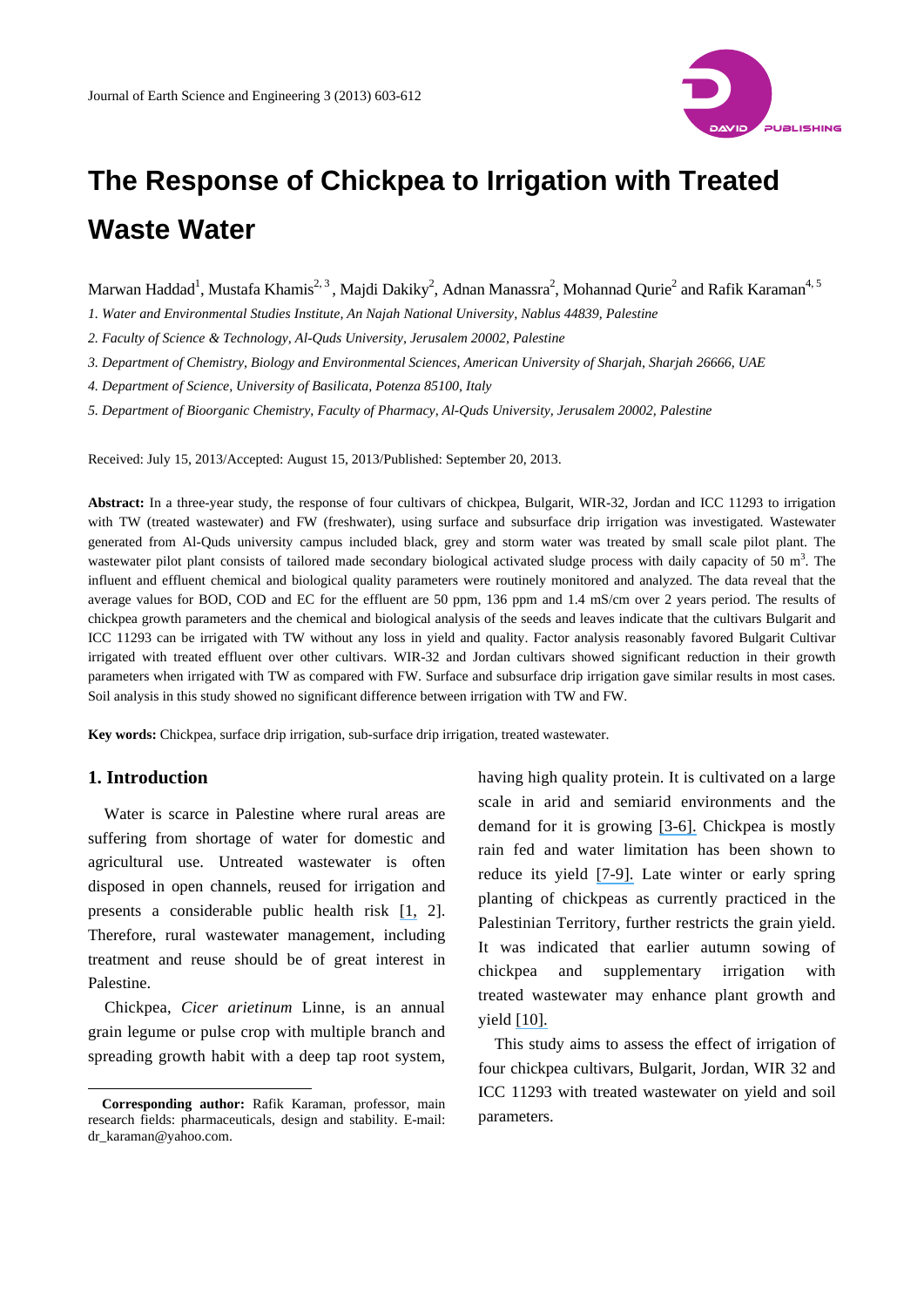## **2. Methods and Materials**

## *2.1 Experimental Site and Setup*

The experimental site is situated at Al-Quds University Campus in Abu-Dies, 5 km east of Jerusalem. The average wastewater production from the campus kitchen, cafeteria and dormitories is 40  $m<sup>3</sup>/day$ . The duration of the experiment was 3 years (2009-2011).

The field adjacent to the treatment plant was divided into two main plots  $(125 \text{ m}^2 \text{ each})$ . One received surface and the other subsurface (25-30 cm deep) drip irrigation. Each main plot was divided into two sub-plots, one irrigated with FW (fresh water), and the other with TW (treated wastewater). Both were irrigated with 4 mm of water per day, over 100 days of the growing season.

Three cultivars of chickpea: Jordan, WIR-32 and Bulgarit were sawn on March 2009 and 2010, on both sides of the trickle line with 12 seeds/m in four replicates for each cultivar in a given treatment. The same experiment was repeated in March 2011 with two cultivars: Bulgarit and ICC 11293.

Three plants from each replicate were collected after harvest dried at 70 °C for three days and analyzed. Microbiological tests were done on fresh plants, soil and water samples using standard procedure [\[11\]](https://www.researchgate.net/publication/256268816_A_Soil_and_Plant_Analysis_Manual_Adapted_for_the_West_Asia-North_Africa_Region?el=1_x_8&enrichId=rgreq-516247ce3ceaa09fd1c9df89b5c0bc0a-XXX&enrichSource=Y292ZXJQYWdlOzI1OTQ3MTgyODtBUzoxMDIyNzMyODM3ODg4MTRAMTQwMTM5NTI2MDUzMQ==). The same standards procedure was used for nutrient determination in the seeds and leafs.

For biological growth parameters (efficiency, biomass, grain yield, harvest index and day to 50% flowering), four plants from each replicate were taken randomly. The mean value and standard deviation of the indicator were calculated.

Two of the chickpeas cultivars were Disi type, including Bulgarit and WIR-32 and the other two were Kabuli type, including Jordan and ICC 11293. The Disi cultivars are more resistant to Ascochyta blight, than the Kabuli type.

Ambient temperatures were ranging from minimum of 4.5 °C to a maximum of 40.7 °C. Humidity was ranging between 64% and 74%. The average precipitation rate for the winters 2008/2009, 2009/2010 and 2010/2011 is 200, 273 and 315 mm, respectively.

The soil in the reuse site is a loam brown earth having water permeability of  $7.1 \times 10^{-6}$  cm/s. Soil samples were collected before plantation and after harvest and physical, chemical and biological analysis performed according to standard procedures [\[11\]](https://www.researchgate.net/publication/256268816_A_Soil_and_Plant_Analysis_Manual_Adapted_for_the_West_Asia-North_Africa_Region?el=1_x_8&enrichId=rgreq-516247ce3ceaa09fd1c9df89b5c0bc0a-XXX&enrichSource=Y292ZXJQYWdlOzI1OTQ3MTgyODtBUzoxMDIyNzMyODM3ODg4MTRAMTQwMTM5NTI2MDUzMQ==). In the 2010/2011 cropping season, soil samples were taken from three depths: 0-5 cm, 5-30 cm and 30-60 cm.

Water is pumped from the storage pond to the field experiment. A pressure regulator controls the water pressure and a flow meter the quantity. Fertilizer pumps (Dositron international, DI 16 and non-electric proportional liquid dispenser) regulate and control fertilizer application. A filtration system (Arkal) following the fertilizer pump removes impurities and large particles. Trickle lines have pressure compensation drippers [12] delivering 2 L/h. The irrigation system was fully computerized.

#### *2.2 Water Quality and Treatment*

The TW was generated and collected from Al-Quds University campus and the FW was received from municipal sources. Monthly wastewater samples were taken from the raw (influent) and the treated (effluent). Analysis of pH, EC, BOD, solids and COD were according to standard methods [13].

A liquid fertilizer with a ratio of 5:3:8 of  $N-P_2O_5-K_2O$  was applied through the irrigation system, dosed to supply 80 kgN/ha to all plots.

A package wastewater treatment plant (produced by DOTAN ecology—Israel) was installed at Al-Quds University main campus at Abu-Dies. It is based on the activated sludge-extended aeration treatment process [14]. The wastewater is collected in a two-stage primary settling basin and then pumped to the treatment plant. The treated wastewater from the aeration compartment is further treated by flocculation, chlorination and sand filtration and then stored in a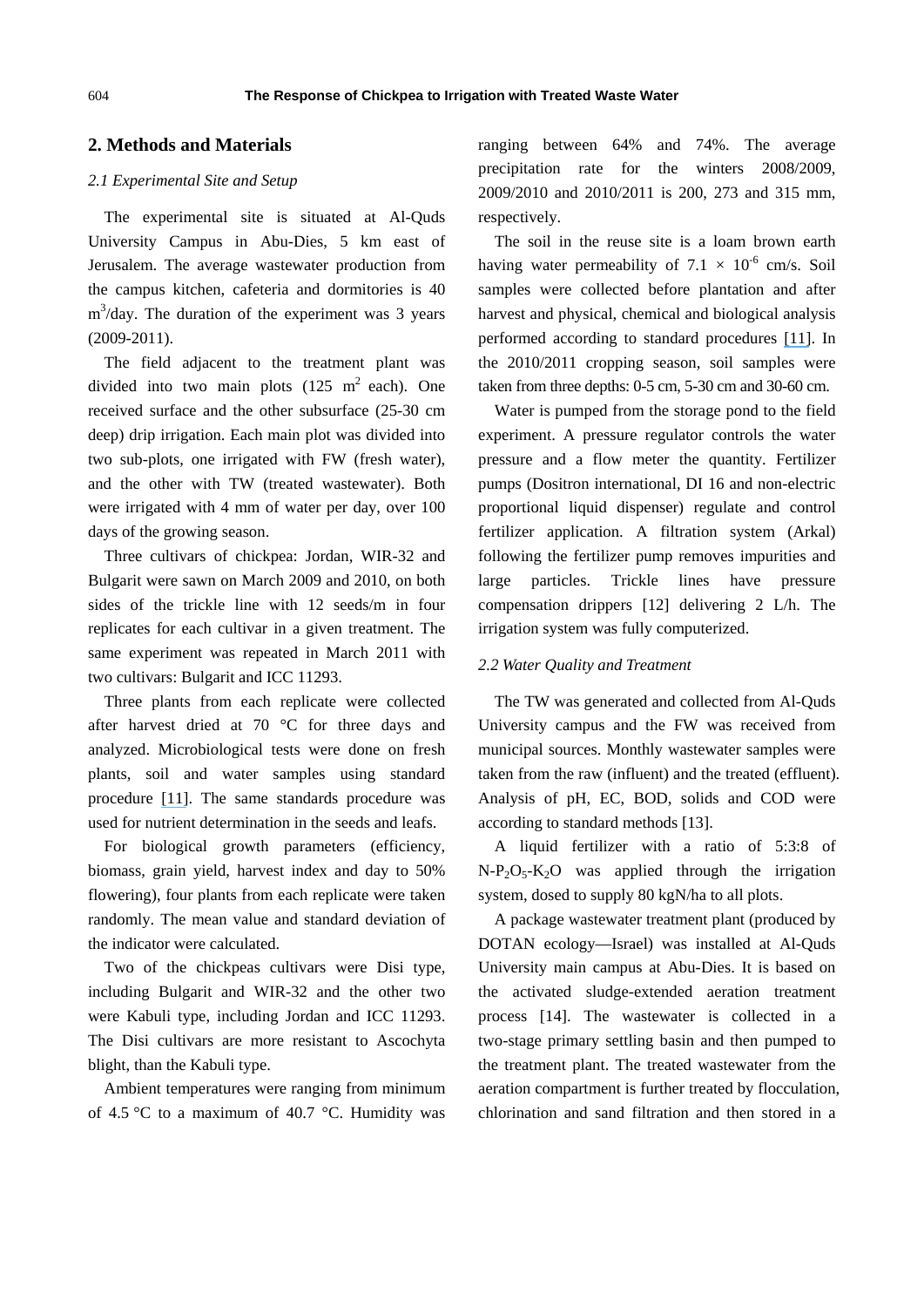storage pond for reuse. Average values of influent and effluent wastewater quality parameters over three years of the study are given in Table 1. The daily influent and effluent water quality values were highly fluctuating due to the variability of water use within the campus. However, all parameters are within the acceptable international health guidelines for the use of wastewater in agriculture [15].

#### **3 Results and Discussion**

#### *3.1 Effect of TW on Soil Parameters*

Tables 2-4 summarize the soil analysis for the experimental plot. There was no clear trend for soil pH between irrigation with TW as compared to FW both in surface and subsurface irrigation. The EC of soil before plantation in the season 2009 was higher than that of the season 2010. The data also indicated that the chloride and potassium content in soil before plantation in season 2009 were also higher than that obtained in season 2010. This is might be due to the high annual precipitation rate in year 2010 in addition to irrigation, causing increase soil leaching and thus lowering the salt content of soil. The results show that for the same year, no clear trend between the measured soil parameters irrigated with TW as compared to FW with both irrigation technologies. Similar results were also obtained for the season 2011.

The soil microbiology results (Table 5) indicate that

both the soil TC (total coliform) and fecal coliform were reduced after harvest as compared to that of before plantation. These high removal rates of FC and TC after harvest indicate that the initial soil microbiology is not highly affected by the irrigation method and water quality. Furthermore, irrigation with TW yielded in low and acceptable microbial activity especially with subsurface drip irrigation, see Table 5.

**Table 1 Chemical and biological analysis of wastewater before treatment (influent) and after treatment\* (effluent).** 

| Parameters                    | Influent       | Effluent         |
|-------------------------------|----------------|------------------|
|                               | 7.1            | 7.5              |
| pH                            | s.d. 0.2       | s.d. $0.3$       |
| $EC$ (ms/cm)                  | 1.65           | 1.4              |
|                               | s.d. 0.2       | 0.3<br>s.d.      |
|                               | 1120           | 823              |
| TS (ppm)                      | s.d. 200       | s.d.<br>120      |
|                               | 876            | 747              |
| TDS (ppm)                     | s.d. 200       | s.d 104          |
| TSS (ppm)                     | 244            | 30               |
|                               | s.d 50         | s.d 20           |
|                               | 12.4           | 15.5             |
| NO <sub>3</sub> (ppm)         | s.d. 10        | s.d. 10          |
| $Cl^-(ppm)$                   | 196            | 192              |
|                               | s.d. 100       | 100<br>s.d       |
| SAR                           | 21             | 11               |
|                               |                |                  |
| BOD (ppm)                     | 250            | 50               |
|                               | s.d. 100       | 30<br>s.d        |
| $COD$ (ppm)                   | 420            | 136              |
|                               | s.d. 100       | s.d 50           |
| Fecal Coliform (count/100 mL) | >1600          | 0                |
| Total Coliform (count/100 mL) | $1.6 \pm 10^5$ | $\boldsymbol{0}$ |

Data are the average values obtained between the years 2009-2011. s.d. = Standard Deviation.

**Table 2 Soil parameters of the 0-5 cm layer for the Cropping Seasons 2009 and 2010.** 

|               | Irrigation | $2009*$ |      |      | $2009**$ |      | $2010*$ |      | $2010**$ |  |
|---------------|------------|---------|------|------|----------|------|---------|------|----------|--|
| Parameter     | System     | FW      | TW   | FW   | TW       | FW   | TW      | FW   | TW       |  |
| pH            | Surface    | 7.22    | 7.33 | 7.47 | 8.00     | 8.01 | 7.99    | 7.80 | 8.00     |  |
| s.d. 0.1      | Subsurface | 8.15    | 7.35 | 7.80 | 8.60     | 7.88 | 7.86    | 7.80 | 8.60     |  |
| $EC$ (ms/cm)  | Surface    | 0.24    | 0.32 | 0.27 | 0.17     | 0.21 | 0.18    | 0.14 | 0.17     |  |
| s.d. $0.04$   | Subsurface | 0.22    | 0.28 | 0.27 | 0.28     | 0.21 | 0.24    | 0.18 | 0.12     |  |
| $Cl^{(mg/g)}$ | Surface    | 0.59    | 0.36 | 0.23 | 0.27     | 0.07 | 0.04    | 0.20 | 0.30     |  |
| s.d. 0.08     | Subsurface | 0.18    | 0.28 | 0.20 | 0.40     | 0.03 | 0.03    | 0.40 | 0.20     |  |
| $HCO3-(mg/g)$ | Surface    | 0.20    | 0.15 | 0.10 | 0.01     | 2.10 | 2.33    | 0.55 | 0.49     |  |
| s.d. 0.05     | Subsurface | 0.10    | 0.13 | 0.07 | 0.02     | 0.03 | 2.04    | 0.67 | 0.70     |  |
| $K$ (mg/g)    | Surface    | 0.06    | 0.06 | 0.05 | 0.06     | 0.02 | 0.02    | 0.01 | 0.02     |  |
| s.d. 0.03     | Subsurface | 0.05    | 0.06 | 0.01 | 0.05     | 0.01 | 0.02    | 0.03 | 0.02     |  |

\* Before plantation; \*\* After harvesting.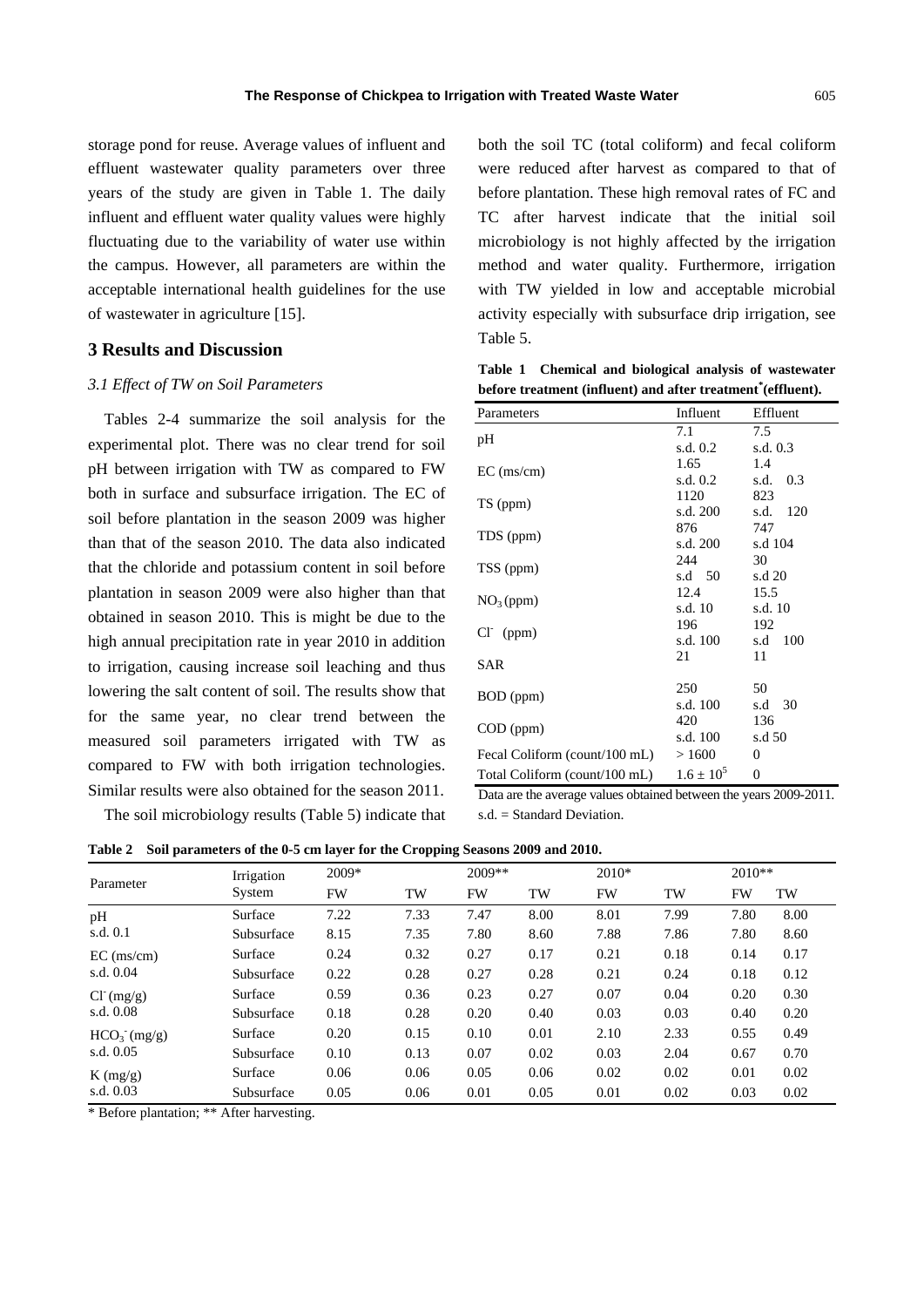|                         |                          | Soil Depth in cm |      |          |       |           |           |  |  |
|-------------------------|--------------------------|------------------|------|----------|-------|-----------|-----------|--|--|
| Parameters              | <b>Irrigation System</b> | $0 - 5$          |      | $5 - 30$ |       |           | $30 - 60$ |  |  |
|                         |                          | <b>FW</b>        | TW   | FW       | TW    | <b>FW</b> | TW        |  |  |
| pH                      | Surface                  | 8.10             | 8.00 | 8.00     | 7.80  | 8.00      | 8.30      |  |  |
| s.d. 0.1                | Subsurface               | 8.30             | 8.00 | 8.20     | 8.00  | 8.20      | 7.90      |  |  |
| $EC$ (ms/cm)            | Surface                  | 0.17             | 0.20 | 0.15     | 0.14  | 0.15      | 0.17      |  |  |
| s.d. 0.04               | Subsurface               | 0.21             | 0.16 | 0.17     | 0.181 | 0.17      | 0.13      |  |  |
| $Cl^{(mg/g)}$           | Surface                  | 0.29             | 0.46 | 0.30     | 0.12  | 0.31      | 0.17      |  |  |
| s.d. 0.08               | Subsurface               | 0.53             | 3.61 | 0.39     | 1.63  | 0.41      | 1.40      |  |  |
| HCO <sub>3</sub> (mg/g) | Surface                  | 0.91             | 1.16 | 0.88     | 0.90  | 0.82      | 0.92      |  |  |
| s.d. 0.05               | Subsurface               | 1.07             | 0.83 | 1.01     | 0.86  | 0.92      | 0.70      |  |  |
| K(mg/g)                 | Surface                  | 0.21             | 0.29 | 0.16     | 0.15  | 0.14      | 0.14      |  |  |
| s.d. 0.03               | Subsurface               | 0.28             | 0.40 | 0.20     | 0.15  | 0.14      | 0.10      |  |  |
| Na $(mg/g)$             | Surface                  | 0.29             | 0.82 | 1.27     | 1.21  | 1.87      | 1.53      |  |  |
| s.d. 0.1                | Subsurface               | 0.96             | 0.37 | 1.07     | 0.59  | 0.94      | 0.66      |  |  |
| Organic $N(mg/g)$       | Surface                  | 0.01             | 0.55 | 0.02     | 0.03  | 0.02      | 0.03      |  |  |
| s.d. 0.01               | Subsurface               | 0.02             | 0.03 | 0.03     | 0.03  | 0.02      | 0.01      |  |  |
| P(mg/g)                 | Surface                  | 0.30             | 0.68 | 0.43     | 0.85  | 0.38      | 0.53      |  |  |
| s.d. 0.05               | Subsurface               | 0.53             | 0.90 | 0.45     | 0.50  | 0.35      | 0.68      |  |  |

**Table 3 Soil parameters at different depths before plantation for the cropping season 2011.** 

## **Table 4 Soil parameters at different depths after harvesting for the cropping season 2011.**

|                         |                          |           | Soil Depth in cm |      |          |      |           |  |
|-------------------------|--------------------------|-----------|------------------|------|----------|------|-----------|--|
| Parameter               | <b>Irrigation System</b> | $0 - 5$   |                  |      | $5 - 30$ |      | $30 - 60$ |  |
|                         |                          | <b>FW</b> | TW               | FW   | TW       | FW   | TW        |  |
| pH                      | Surface                  | 8.20      | 8.00             | 8.40 | 8.00     | 8.40 | 8.00      |  |
| s.d. 0.1                | Subsurface               | 8.50      | 8.20             | 8.10 | 8.10     | 8.40 | 8.40      |  |
| $EC$ (ms/cm)            | Surface                  | 0.15      | 0.15             | 0.12 | 0.14     | 0.11 | 0.15      |  |
| s.d. 0.04               | Subsurface               | 0.10      | 0.13             | 0.11 | 0.11     | 0.12 | 0.11      |  |
| $Cl^{(mg/g)}$           | Surface                  | 0.18      | 0.33             | 0.38 | 0.21     | 0.26 | 0.24      |  |
| s.d. 0.08               | Subsurface               | 0.20      | 0.21             | 0.21 | 0.24     | 0.32 | 0.22      |  |
| HCO <sub>3</sub> (mg/g) | Surface                  | 0.87      | 0.59             | 0.63 | 0.57     | 0.53 | 0.63      |  |
| s.d. 0.05               | Subsurface               | 0.51      | 0.65             | 0.59 | 0.42     | 0.57 | 0.51      |  |
| K(mg/g)                 | Surface                  | 0.01      | 0.02             | 0.01 | 0.02     | 0.01 | 0.27      |  |
| s.d. 0.03               | Subsurface               | 0.01      | 0.22             | 0.02 | 0.02     | 0.01 | 0.01      |  |
| Na (mg/g)               | Surface                  | 0.15      | 0.15             | 0.16 | 0.15     | 0.10 | 0.17      |  |
| s.d. 0.1                | Subsurface               | 0.08      | 0.14             | 0.10 | 0.14     | 0.14 | 1.01      |  |
| Organic $N(mg/g)$       | Surface                  | 1.36      | 3.72             | 1.65 | 2.42     | 1.26 | 1.42      |  |
| s.d. 0.01               | Subsurface               | 2.50      | 4.00             | 1.68 | 4.00     | 1.36 | 2.20      |  |
| P(mg/g)                 | Surface                  | 1.20      | 1.30             | 1.10 | 1.20     | 0.20 | 1.20      |  |
| s.d. 0.05               | Subsurface               | 1.20      | 1.30             | 1.10 | 1.30     | 1.00 | 1.40      |  |

## **Table 5 FC (fecal coliform) and TC in soil 0-5 cm layer for cropping season 2011.**

| Sample       | TC before | TC after | FC before | FC after                             |
|--------------|-----------|----------|-----------|--------------------------------------|
| F.S          | 14,000    | 300      | 400       | $\stackrel{<}{\scriptstyle \sim} 20$ |
| W.S          | 11,000    | 3,000    | 400       | < 20                                 |
| <b>F.SUB</b> | 30,000    | 900      | 600       | 40                                   |
| W.SUB        | 50,000    | 500      | 400       | < 20                                 |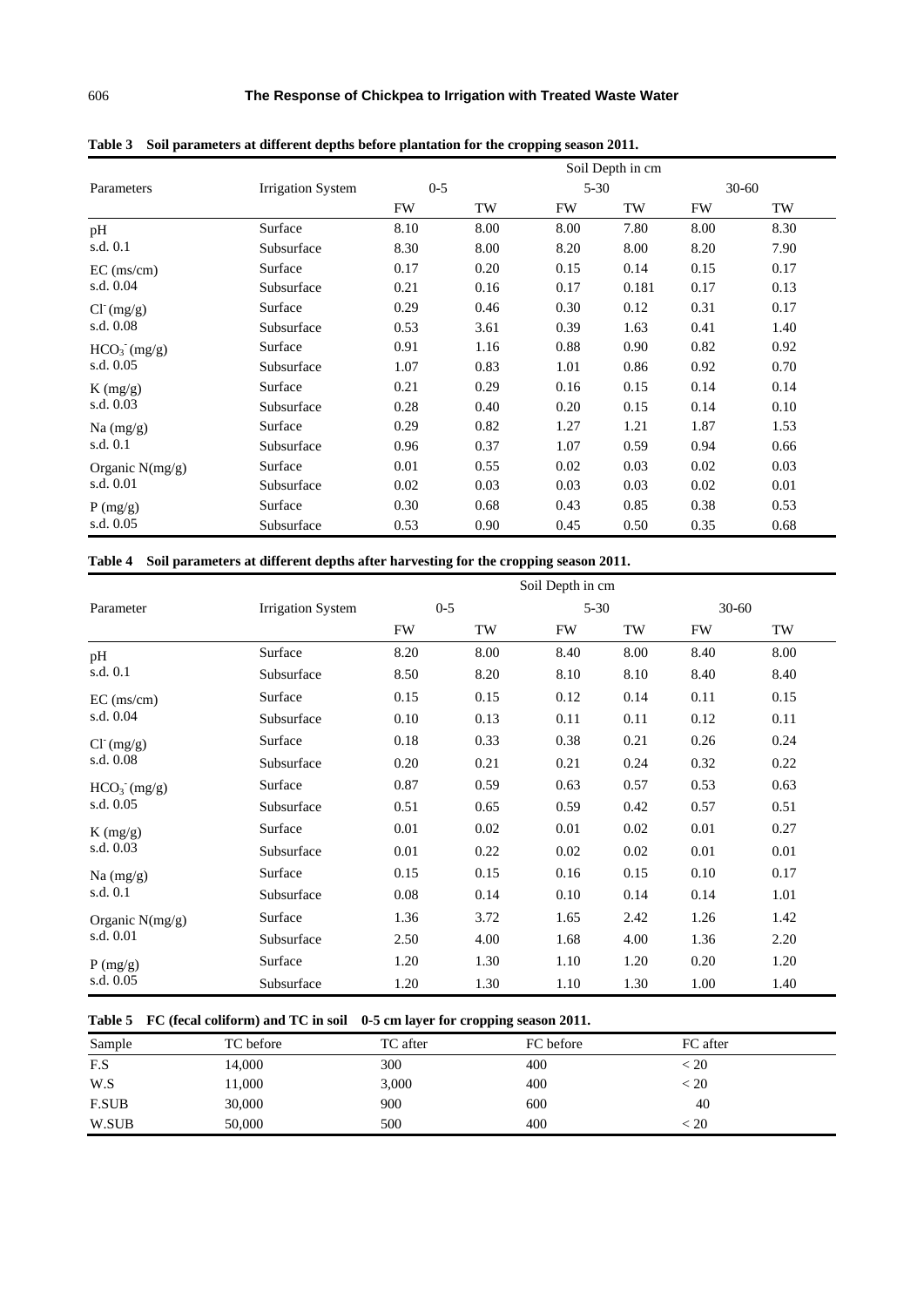#### *3.2 Effect of TW on Chickpea Growth Efficiency*

Table 6 displays the results for the efficiency of forming pods of the different chickpea cultivars for the seasons 2009 and 2010. The chickpea growth efficiency is defined as the number of pods forming seeds divided by the total pods and nods in the growing window. Field data indicates that the efficiency in the year 2010 is higher than that in the year 2009. No significant difference found between irrigation with TW and FW in both years. In addition, no difference was found between surface and subsurface drip irrigation for all the three cultivars. Table 7 shows the efficiency for the cultivar ICC11293 in the third year. It also shows similar efficiency values between irrigation with TW and FW when using both irrigation technologies.

## 3.2.1 Biomass Production

The biomass definition is the weight of plant above the ground (from the surface of field) after it is completely dried. The data indicates that the biomass of the three cultivars of chickpea is higher for 2010 as compared to 2009 (Table 6). In 2009 Jordan and WIR-32 cultivars gave less biomass when irrigated with TW, as compared to FW. On the other hand, the cultivar Bulgarit gave better results when irrigated with TW as compared to FW. In the year 2010 the same trend for Bulgarit was observed. However, Jordan and WIR-32 showed different trends, while WIR-32 maintained its decrease in biomass as a result of irrigation with TW, the cultivars Jordan changed this trend and showed similar results when compared to irrigation with FW. This can be explained by the

**Table 6 Biological growth parameters and the phonology for Bulgarit, Jordan, and WIR 32 irrigated with TW and FW using surface and subsurface irrigation technology during 2009 and 2010 seasons.**

|               |                      |                        |                   |               | <b>FW</b>             |                      |                    |                   |            |                       |
|---------------|----------------------|------------------------|-------------------|---------------|-----------------------|----------------------|--------------------|-------------------|------------|-----------------------|
|               | Surface              |                        |                   |               |                       | Subsurface           |                    |                   |            |                       |
|               | <b>Biomass</b><br>kg | Grain yield<br>$g/m^2$ | H <sub>I</sub>    | Efficiency    | Days 50%<br>flowering | <b>Biomass</b><br>kg | Weight<br>seeds gm | HI                | Efficiency | Days 50%<br>flowering |
| Bulgarit      | 0.277                | 121.86                 | 0.43              | 0.278         | 71                    | 0.344                | 149.23             | 0.435             | 0.244      | 71                    |
| (2009)        | s.d.0.06             | s.d.48                 | s.d.0.11          | s.d.0.1       |                       | s.d.0.02             | s.d.2.0            | s.d.0.03          | s.d 0.07   |                       |
| Bulgarit      | 0.337                | 79.15                  | 0.232             | 0.761         | 69                    | 0.504                | 107.95             | 0.216             | 0.744      | 69                    |
| (2010)        | s.d 0.05             | s.d 18                 | s.d 0.02          | s.d 0.09      |                       | s.d 0.07             | s.d 17.8           | s.d 0.05          | s.d $0.1$  |                       |
| Jordan        | 0.364                | 189.17                 | 0.52              | 0.214         | 63                    | 0.464                | 205.25             | 0.445             | 0.339      | 63                    |
| (2009)        | s.d 0.11             | s.d 32.2               | s.d 0.07          | s.d 0.09      |                       | s.d 0.07             | s.d 25             | s.d 0.04          | s.d 0.1    |                       |
| Jordan        | 0.447                | 201.92                 | 0.447             | 0.899         | 63                    | 0.741                | 286.9              | 0.390             | 0.584      | 63                    |
| (2010)        | s.d 0.1              | s.d 63.3               | s.d 0.05          | s.d 0.1       |                       | s.d 0.2              | s.d 95.6           | s.d 0.01          | s.d 0.1    |                       |
| WIR-32        | 0.514                | 212.89                 | 0.413             | 0.229         | 63                    | 0.552                | 214.43             | 0.389             | 0.301      | 63                    |
| (2009)        | s.d 0.04             | s.d 26.2               | s.d 0.02          | s.d 0.05      |                       | s.d 0.3              | s.d 25.0           | s.d 0.03          | s.d 0.08   |                       |
| <b>WIR-32</b> | 0.847                | 296.4                  | 0.392             | 0.824         | 69                    | 0.680                | 232.4              | 0.342             | 0.812      | 69                    |
| (2010)        | s.d 0.07             | s.d 39.6               | s.d 0.009 s.d 0.1 |               |                       | s.d 0.2              | s.d 62.5           | s.d 0.015 s.d 0.1 |            |                       |
|               |                      |                        |                   |               | TW                    |                      |                    |                   |            |                       |
|               | Surface              |                        |                   |               |                       | Subsurface           |                    |                   |            |                       |
|               | <b>Biomass</b>       | Weight                 |                   |               | Days to 50%           | <b>Biomass</b>       | Weight             |                   |            | Days 50%              |
|               | kg                   | seeds                  | H                 | Efficiency    | flowering             | kg                   | seeds gm           | H <sub>I</sub>    | Efficiency | flowering             |
| Bulgarit      | 0.402                | 134.52                 | 0.337             | 0.306         | 54                    | 0.402                | 142.07             | 0.353             | 0.306      | 62                    |
| (2009)        | s.d 0.02             | s.d 14.3               | s.d 0.05          | s.d 0.1       |                       | s.d 0.05             | s.d 24.17          | s.d 0.02          | s.d 0.1    |                       |
| Bulgarit      | 0.620                | 183.28                 | 0.294             | 0.744         | 69                    | 0.680                | 167.6              | 0.241             | 0.881      | 69                    |
| (2010)        | s.d 0.06             | s.d 23.6               | s.d 0.01          | s.d 0.1       |                       | s.d 0.2              | s.d 68.1           | s.d 0.01          | s.d 0.1    |                       |
| Jordan        | 0.349                | 120.26                 | 0.354             | 0.176         | 63                    | 0.264                | 101.43             | 0.384             | 0.225      | 54                    |
| (2009)        | s.d 0.09             | s.d 22                 | s.d 0.07          | s.d 0.05      |                       | s.d 0.05             | s.d 28             | $\pm 0.1$         | s.d 0.06   |                       |
| Jordan        | 0.770                | 285.92                 | 0.372             | 100           | 63                    | 0.620                | 200.58             | 0.315             | 0.762      | 63                    |
| (2010)        | s.d 0.1              | s.d 29.5               | s.d 0.02          | s.d 0.01      |                       | s.d 0.26             | s.d 10.7           | s.d 0.03          | s.d 0.20   |                       |
| <b>WIR-32</b> | 0.331                | 87.16                  | 0.269             | 0.161         | 54                    | 0.331                | 100.47             | 0.304             | 0.159      | 63                    |
| (2009)        | s.d 0.03             | s.d 26.0               | s.d 0.09          | s.d 0.06      |                       | s.d 0.03             | s.d 9.1            | s.d 0.01          | s.d 0.05   |                       |
| <b>WIR-32</b> | 0.907                | 284.17                 | 0.311             | 0.669         | 66                    | 0.455                | 90.01              | 0.186             | 0.783      | 66                    |
| (2010)        | s.d 0.06             | s.d 45.30              | s.d 0.03          | s.d $\pm 0.1$ |                       | s.d 0.07             | s.d 16.6           | s.d 0.05          | s.d 0.1    |                       |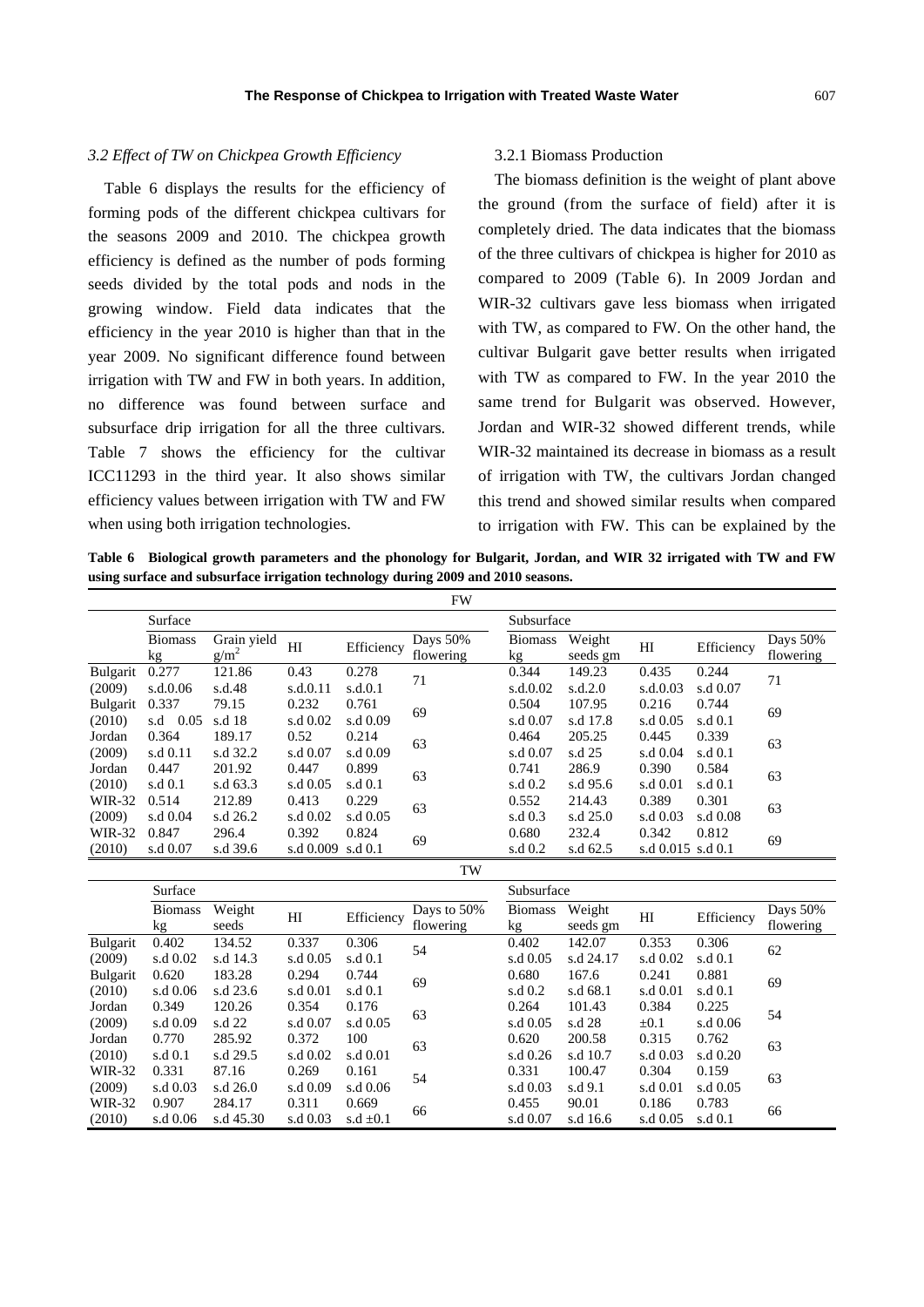| Parameters                  |          | FW         |          | TW         |  |  |
|-----------------------------|----------|------------|----------|------------|--|--|
| Growth parameter            | Surface  | Subsurface | Surface  | Subsurface |  |  |
|                             | 0.41     | 0.5        | 0.56     | 0.45       |  |  |
| Biomass ( $\text{kg/m}^2$ ) | s.d 0.06 | s.d 0.06   | s.d 0.07 | s.d 0.06   |  |  |
|                             | 169      | 170        | 142      | 155        |  |  |
| Grain yield $(g/m^2)$       | s.d 12   | s.d 14     | s.d 22   | s.d 22     |  |  |
| Harvest index               | 0.41     | 0.34       | 0.23     | 0.35       |  |  |
|                             | s.d 0.04 | s.d 0.05   | s.d 0.07 | s.d 0.05   |  |  |
| Efficiency                  | 0.45     | 0.52       | 0.42     | 0.50       |  |  |
|                             | s.d 0.06 | s.d 0.04   | s.d 0.06 | s.d 0.10   |  |  |
| Days to 50% flowering       | 60       | 60         | 58       | 60         |  |  |

**Table 7 Biological growth parameters and phonology for the chickpea cultivar ICC 11293 irrigated with TW and FW during 2011 season.** 

increase in annual precipitation in the year 2010 (273 mm) as compared to the year 2009 (200 mm) which resulted in the observed tolerance of Jordan. Upon comparing the results of the two years, it is obvious that in 2009 the cultivar Bulgarit gave higher biomass when using TW as compared to FW, while Jordan and WIR-32 showed a decrease in their biomass. In the second year Bulgarit and Jordan cultivars display a pronounced performance in their biomass when irrigated with TW under lower salt stress as compared to FW in contrast to the year 2009 where only Bulgarit showed this behavior. The biomass of cultivar ICC 11293 (Table 7) when irrigated with TW were 0.56 kg/m<sup>2</sup> and 0.45 kg/m<sup>2</sup> for surface and subsurface irrigation respectively. On the other hand, the FW gave biomass of 0.41 kg/m<sup>2</sup> and 0.5 kg/m<sup>2</sup> for surface and subsurface irrigation respectively. These data indicates that while TW gave no significant effect on the biomass of ICC 11293 cultivars as compared to FW using subsurface irrigation technology an improvement with surface drip irrigation using TW was observed.

#### 3.2.2 Grain Yield

The grain yield definition is the weight of dried seeds per 1  $m<sup>2</sup>$  of plant in grams. In 2009 the grain yield of Bulgarit when irrigated with TW was similar to that when irrigated with FW using surface and subsurface technologies. Jordan and WIR-32 showed a decrease in their grain yield when irrigated with TW for both technologies (Table 6).

In year 2010 the cultivars Bulgarit and Jordan show

improvement in the grain yield for TW and surface drip irrigation. The cultivar WIR-32 shows a decrease in its grain yield in both surface and subsurface drip irrigation using TW as compared to (FW). Irrigation of the cultivar ICC11293 for the season 2011 with treated effluent as compared to the results of FW gave similar results (Table 7). This means that no significant effect of irrigation with TW using both irrigation technologies as compared to FW. These results may be attributed to difference in salt tolerance of the three cultivars induced by irrigation with TW. However, we can not rule out other effects on yield such as the hindrance of molybdenum uptake by the plant. Further experiments to verify this explanation is currently under investigation.

#### 3.2.3 Harvest Index

The harvest index (the dry weight of seeds divided by the dry weight of the above the ground biomass of the plant) was altered in the different seasons and by changing the irrigation technique. The harvest index in 2009 is higher than that in 2010 for all cultivars using the two different irrigation technologies (Table 6).

In 2009 the harvest index for all cultivars using TW are less than that of FW. In 2010 the harvest index of Bulgarit cultivar increased when using TW. Jordan and WIR-32 suffered from irrigation with TW although the cultivars Jordan shows some resistant to TW in year 2010 compared to year 2009, due to the difference in annual precipitation. The harvest index for the cultivars ICC 11293 (Table 7) displayed opposing trends. While surface drip irrigation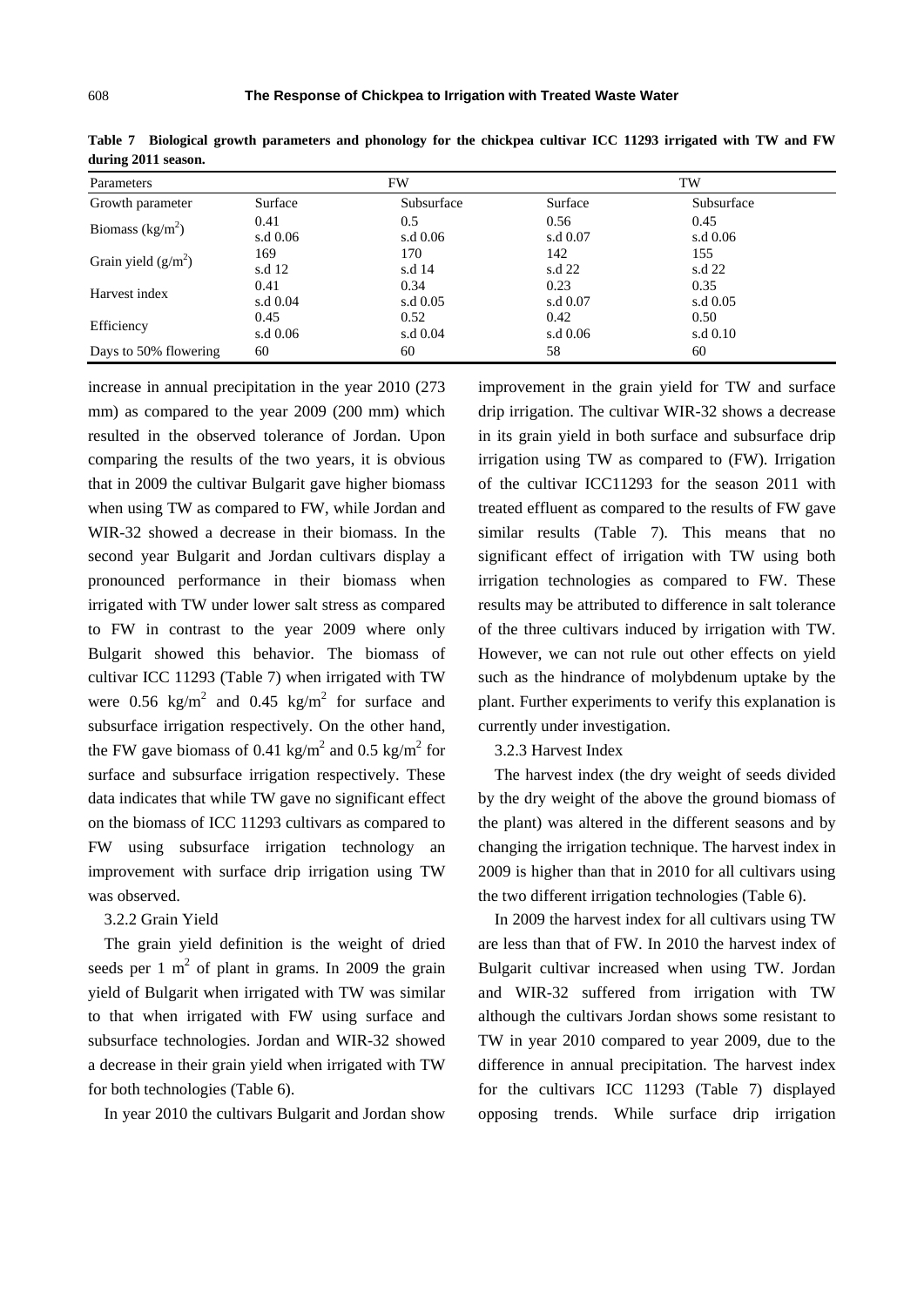decreased the harvest index using TW as compared to FW, subsurface drip irrigation gave the opposite result. This may be explained by the increase of the biomass with TW using surface drip irrigation and hence the decrease in the harvest index is the expected result. Irrigation with TW increases the biomass production and decreases the grain yield. This can be attributed to the surplus of nutrients in TW as compared to FW.

3.2.4 Phenology

The phenology of all cultivars used was classified by the irrigation with FW, TW and for surface and subsurface systems (Tables 6 and 7). The Days to 50% flowering definition is the time at which the plants have at least one flowering for each. The data indicate that no difference between the times for 50% flowering upon irrigation with TW as compared to FW using both irrigation technologies.

#### *3.3 Effect of Effluent on Chickpea Chemical Uptake*

Sodium, potassium, phosphorous, organic nitrogen and microbiological analysis of leafs and seeds were necessary to control if the irrigation with TW may have affected the composition of the seeds or/and leafs of plant.

The data are presented in Tables 8-10. It was found that the sodium content in season 2009 was higher than that of the season 2010 in all three chickpea cultivars (Tables 6 and 7). This can be attributed to the difference in rainfall between the two years, which resulted in leaching the soil. The sodium content for seeds and leafs shows no significant difference between TW as compared to FW using both irrigation technologies.

Sodium content in leafs of the ICC 11293 in the season 2011 is higher than that in seeds (Table 10). But both seeds and leafs show no difference, in sodium content, between irrigation with TW as compared to FW using surface and subsurface drip irrigation. On the other hand, potassium content in season 2010 was higher than the season 2009. However, similar to sodium, the potassium content for both seasons gave no significant difference between irrigated with TW as compared to FW using the two

**Table 8 Chemical analysis of leafs for Bulgarit, Jordan and WIR 32 cultivars of chickpea that irrigated with TW and FW during 2009 and 2010 seasons.** 

|                   | Na          |          | K        |          | Organic nitrogen |           | $\mathbf{P}$ |           |
|-------------------|-------------|----------|----------|----------|------------------|-----------|--------------|-----------|
| Sample            | mg/g        |          | mg/g     |          | (% )             |           | mg/g         |           |
|                   | 2009        | 2010     | 2009     | 2010     | 2009             | 2010      | 2009         | 2010      |
| Bulgarit          | 5.74        | 4.88     | 11.57    | 12.9     | 0.96             | 1.78      | 5.64         | 5.56      |
| FW-Surface        | s.d. 1.7    | s.d. 0.7 | s.d.1.8  | s.d.1.4  | s.d.0.16         | s.d. 0.58 | s.d.1.9      | s.d.0.4   |
| Bulgarit          | 7.45        | 2.88     | 11.91    | 11.3     | 1.56             | 1.81      | 9.42         | 4.52      |
| <b>TW-Surface</b> | s.d. 1.6    | s.d. 0.2 | s.d.1.0  | s.d.0.9  | s.d. 0.25        | s.d.0.16  | s.d.0.9      | s.d. 0.5  |
| Jordan            | 7.92        | 4.25     | 10.83    | 11.8     | 1.01             | 2.06      | 7.63         | 4.7       |
| FW-Surface        | s.d.<br>2.8 | s.d. 1.7 | s.d.1.1  | s.d.1.7  | s.d.0.16         | s.d.0.41  | s.d.2.3      | $s.d.0.8$ |
| Jordan            | 9.04        | 2.42     | 12.44    | 15.26    | 2.66             | 2.00      | 10.13        | 3.32      |
| <b>TW-Surface</b> | s.d. 3.4    | s.d. 0.8 | s.d 1.3  | s.d. 0.9 | s.d 0.74         | s.d. 0.33 | s.d. 2.40    | s.d. 0.7  |
| <b>WIR-32</b>     | 6.89        | 5.08     | 13.5     | 10.6     | 0.89             | 1.45      | 7.49         | 5.11      |
| FW-Surface        | s.d. 1.6    | s.d. 0.8 | s.d.1.1  | s.d.3.1  | s.d.0.16         | s.d.0.33  | s.d.1.9      | s.d.0.4   |
| WIR-32            | 5.33        | 3.95     | 14.29    | 16.7     | 2.32             | 3.05      | 7.45         | 4.85      |
| <b>TW-Surface</b> | s.d. 1.0    | s.d. 0.2 | s.d.0.1  | s.d.1.0  | s.d. 1.0         | s.d. 1.3  | s.d. 1.0     | s.d. 0.2  |
| Bulgarit          | 6.37        | 3.98     | 11.3     | 19.33    | 1.15             | 2.51      | 7.63         | 4.99      |
| FW-Subsurface     | s.d. 0.9    | s.d. 0.9 | s.d. 0.6 | s.d.0.5  | s.d.0.82         | s.d.1.07  | s.d.1.8      | s.d.0.9   |
| Bulgarit          | 8.79        | 3.85     | 10.89    | 13.4     | 1.56             | 1.98      | 10.32        | 5.57      |
| TW-Subsurface     | s.d. 3.1    | s.d. 0.3 | s.d. 1.6 | s.d.0.8  | s.d.0.21         | s.d.0.58  | s.d.2.50     | s.d.0.7   |
| Jordan            | 6.11        | 3.95     | 12.27    | 10.8     | 1.1              | 2.36      | 7.53         | 4.972     |
| FW-Subsurface     | s.d. 1.9    | s.d. 0.7 | s.d.0.6  | s.d.0.09 | s.d.0.08         | s.d.0.33  | s.d.1.9      | s.d.0.4   |
| Jordan            | 8.69        | 3.63     | 13.51    | 13.4     | 1.87             | 1.74      | 8.69         | 4.62      |
| TW-Subsurface     | s.d. 2.5    | s.d. 1.0 | s.d.1.5  | s.d.1.0  | s.d.0.33         | s.d. 0.58 | s.d.1.6      | s.d.0.5   |
| WIR-32            | 6.14        | 5.81     | 12.89    | 6.95     | 1.04             | 1.56      | 7.22         | 6.03      |
| FW-Subsurface     | s.d. 1.1    | s.d. 0.3 | s.d.1.4  | s.d.1.2  | s.d.0.08         | s.d.0.25  | s.d.1.9      | s.d.0.4   |
| <b>WIR-32</b>     | 4.95        | 3.66     | 12.64    | 15.6     | 1.53             | 2.17      | 5.74         | 5.45      |
| TW-Subsurface     | s.d. 1.5    | s.d. 0.9 | s.d.4.8  | s.d.2.0  | s.d.0.25         | s.d.0.41  | s.d.1.4      | s.d. 1.8  |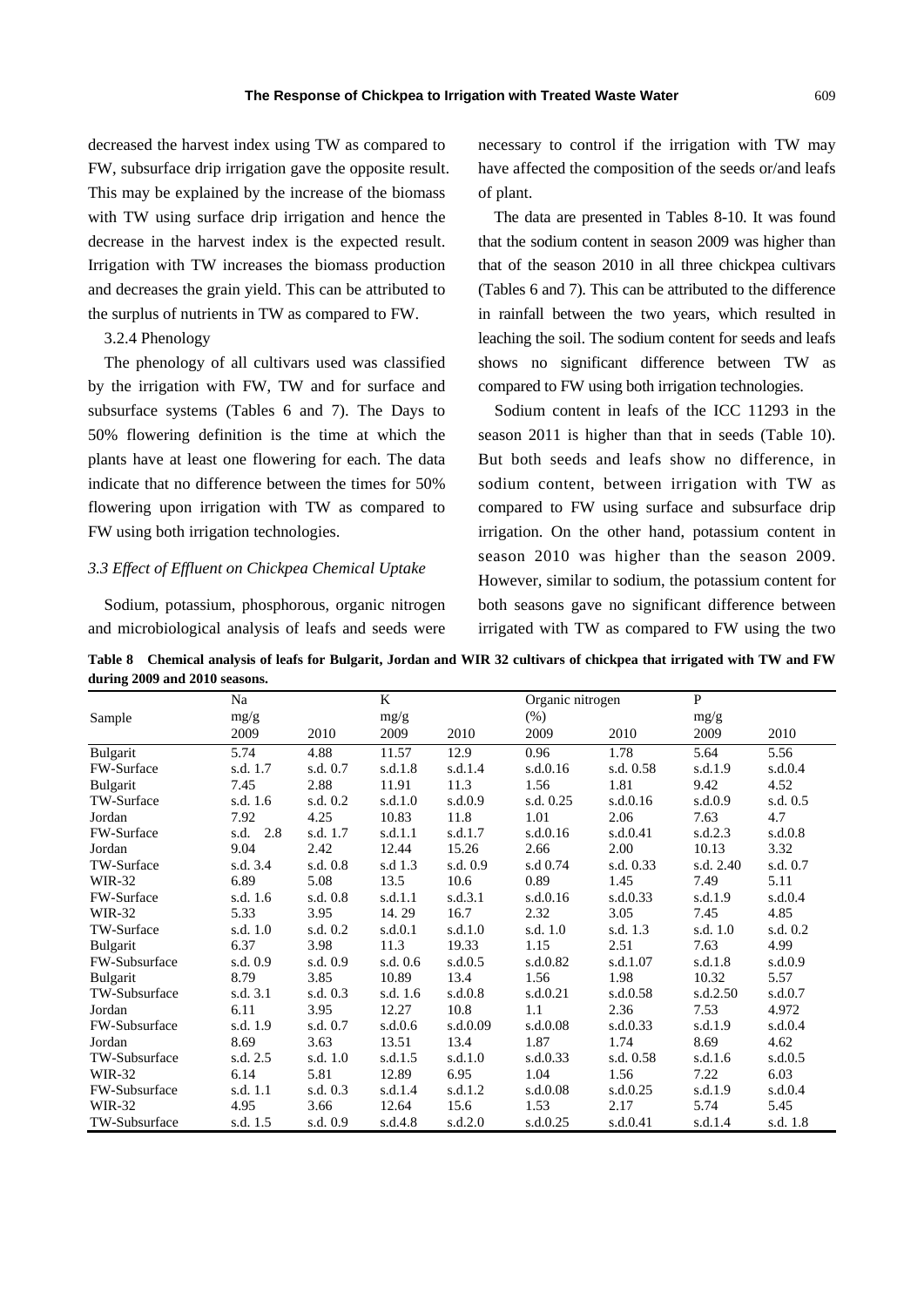|                      | Na        |           | K        |          | Organic nitogen |           | P        |           |
|----------------------|-----------|-----------|----------|----------|-----------------|-----------|----------|-----------|
| Sample               | mg/g      |           | mg/g     |          | $(\% )$         |           | mg/g     |           |
|                      | 2009      | 2010      | 2009     | 2010     | 2009            | 2010      | 2009     | 2010      |
| Bulgarit             | 5.16      | 0.993     | 9.07     | 14.9     | 2.05            | 3.61      | 6.04     | 4.9       |
| FW-Surface           | s.d.0.72  | s.d.0.24  | s.d.0.2  | s.d.0.8  | s.d.0.23        | s.d.0.36  | s.d.0.70 | s.d.0.25  |
| Bulgarit             | 2.54      | 0.95      | 11.08    | 16.5     | 3.58            | 3.55      | 6.55     | 5.25      |
| <b>TW-Surface</b>    | s.d.6.82  | s.d. 0.24 | s.d.0.63 | s.d.0.6  | s.d.0.31        | s.d.0.42  | s.d.0.48 | s.d.0.33  |
| Jordan               | 3.02      | 1.06      | 8.82     | 14.4     | 2.76            | 3.40      | 5.84     | 4.7       |
| <b>FW-Surface</b>    | s.d.1.21  | s.d.0.362 | s.d.0.62 | s.d.0.32 | s.d.0.20        | s.d.0.58  | s.d.0.63 | s.d. 0.17 |
| Jordan               | 2.54      | 1.22      | 10.40    | 15.8     | 3.51            | 3.45      | 6.55     | 4.815     |
| <b>TW-Surface</b>    | s.d.0.87  | s.d.0.55  | s.d.0.97 | s.d.0.34 | s.d.0.20        | s.d.0.66  | s.d.0.48 | s.d.0.28  |
| WIR-32               | 2.41      | 1.312     | 10.33    | 14.14    | 2.93            | 3.40      | 5.19     | 4.24      |
| FW-Surface           | s.d.0.65  | s.d.0.48  | s.d.0.27 | s.d.0.72 | s.d.0.16        | s.d.0.68  | s.d.0.39 | s.d.0.30  |
| <b>WIR-32</b>        | 1.52      | 0.86      | 10.66    | 16.91    | 3.66            | 3.55      | 6.51     | 4.50      |
| TW-Surface           | s.d. 0.45 | s.d.0.21  | s.d.1.26 | s.d.0.24 | s.d.0.26        | s.d.0.30  | s.d.0.40 | s.d.0.41  |
| Bulgarit             | 3.75      | 0.94      | 9.33     | 15.3     | 2.54            | 3.33      | 5.36     | 5.17      |
| FW-Subsurface        | s.d. 0.77 | s.d.0.35  | s.d.0.77 | s.d.0.19 | s.d.0.16        | s.d. 0.33 | s.d.0.43 | s.d.0.37  |
| Bulgarit             | 2.97      | 1.213     | 10.53    | 15.99    | 3.79            | 4.24      | 6.40     | 5.73      |
| TW-Subsurface        | s.d.0.74  | s.d.0.192 | s.d.1.0  | s.d.0.14 | s.d.0.17        | s.d.0.71  | s.d.0.81 | s.d.0.5   |
| Jordan               | 2.54      | 1.055     | 9.90     | 14.8     | 2.62            | 3.20      | 5.52     | 4.77      |
| FW-Subsurface        | s.d.0.49  | s.d.0.4   | s.d.0.97 | s.d.0.98 | s.d.0.47        | s.d.0.43  | s.d.0.56 | s.d.0.37  |
| Jordan               | 1.43      | 1.08      | 10.19    | 15.41    | 3.96            | 3.75      | 6.62     | 5.192     |
| TW-Subsurface        | s.d 0.56  | s.d 0.018 | s.d 0.48 | s.d 0.56 | s.d 0.33        | s.d 0.41  | s.d 1.35 | s.d 0.29  |
| <b>WIR-32</b>        | 1.66      | 0.774     | 6.6      | 14.63    | 1.87            | 3.15      | 7.8      | 4.31      |
| FW-Subsurface        | s.d.0.30  | s.d.0.18  | s.d.0.26 | s.d.0.51 | s.d. 0.12       | s.d.0.52  | s.d.0.25 | s.d. 0.24 |
| <b>WIR-32</b>        | 0.91      | 1.03      | 10.19    | 17.5     | 3.45            | 4.31      | 5.8      | 5.38      |
| <b>TW-Subsurface</b> | s.d. 0.28 | s.d.0.14  | s.d.0.04 | s.d.1.2  | s.d.0.34        | s.d.0.7   | s.d.0.67 | s.d.0.53  |

**Table 9 Chemical analysis of seeds for Bulgarit, Jordan, and WIR 32 that irrigated with TW and FW during 2009 and 2010 seasons**.

**Table 10 Chemical analysis of leafs and seeds of ICC 11293 cultivar irrigated with TW and F.W during 2011 season.**

|                         | Leafs               |                     |                               |               | Seeds               |                     |                               |                     |
|-------------------------|---------------------|---------------------|-------------------------------|---------------|---------------------|---------------------|-------------------------------|---------------------|
| Irrigation<br>technique | $K$ (mg/g)          | Na (mg/g)           | Organic<br>nitrogen<br>$(\%)$ | P(mg/g)       | K(mg/g)             | Na (mg/g)           | Organic<br>nitrogen<br>$(\%)$ | P(mg/g)             |
| FW-Surface              | 1.40                | 0.97                | 2.87                          | 8.39          | 1.81                | 0.19                | 8.22                          | 3.47                |
|                         | s.d. $0.20$         | s.d. $0.20$         | s.d. $0.58$                   | s.d. $0.10$   | s.d. $0.10$         | s.d. $0.10$         | s.d. 0.82                     | s.d. $0.10$         |
| TW-Surface              | 2.02                | 1.19                | 3.67                          | 10.3          | 2.0                 | 0.31                | 9.22                          | 5.45                |
|                         | s.d. $0.40$         | s.d. $0.10$         | s.d. 1.48                     | s.d. 0.20     | s.d. $0.02$         | s.d. $0.10$         | s.d. $0.58$                   | s.d. $0.10$         |
| FW-Subsurface           | 1.45<br>s.d. $0.10$ | 0.68<br>s.d. $0.40$ | 2.46<br>s.d. 0.91             | 3.49 s.d 0.05 | 1.84<br>s.d. $0.05$ | 0.23<br>s.d. $0.03$ | 7.97<br>s.d. 1.24             | 3.80<br>s.d. $0.40$ |
| TW-Subsurface           | 2.02                | 0.91                | 3.13                          | 4.94          | 1.74                | 0.21                | 7.78                          | 4.82                |
|                         | s.d. $0.05$         | s.d. $0.20$         | s.d. $0.41$                   | s.d. 0.80     | s.d. 0.09           | s.d. $0.06$         | s.d. 0.58                     | s.d. 0.30           |

irrigation technologies. Similar trend is also observed for ICC 11293 (Table 10). Phosphorous in season 2009 was higher than season 2010. The P content in leafs is higher than that in seeds for both seasons. In the two seasons the P content in seeds and leafs indicated that no different between irrigation with TW as compared to FW using surface and subsurface drip irrigation for all the cultivars.

The phosphorus content in the seeds and leafs of the cultivar ICC 11293 (Table 10) indicates that phosphorus content in the leaf is higher than the seed in surface drip irrigation and approximately the same in subsurface drip irrigation. Leafs and seeds show no difference between the irrigation with TW as compared to FW with two different irrigation technologies. Organic nitrogen content in leafs and seeds of the different cultivars of chickpea for the first two seasons indicated that seeds and leaves have approximately the same values for both season. In both seeds and leafs, no significant difference between the organic nitrogen content upon irrigation with TW as compared to FW for all cultivars.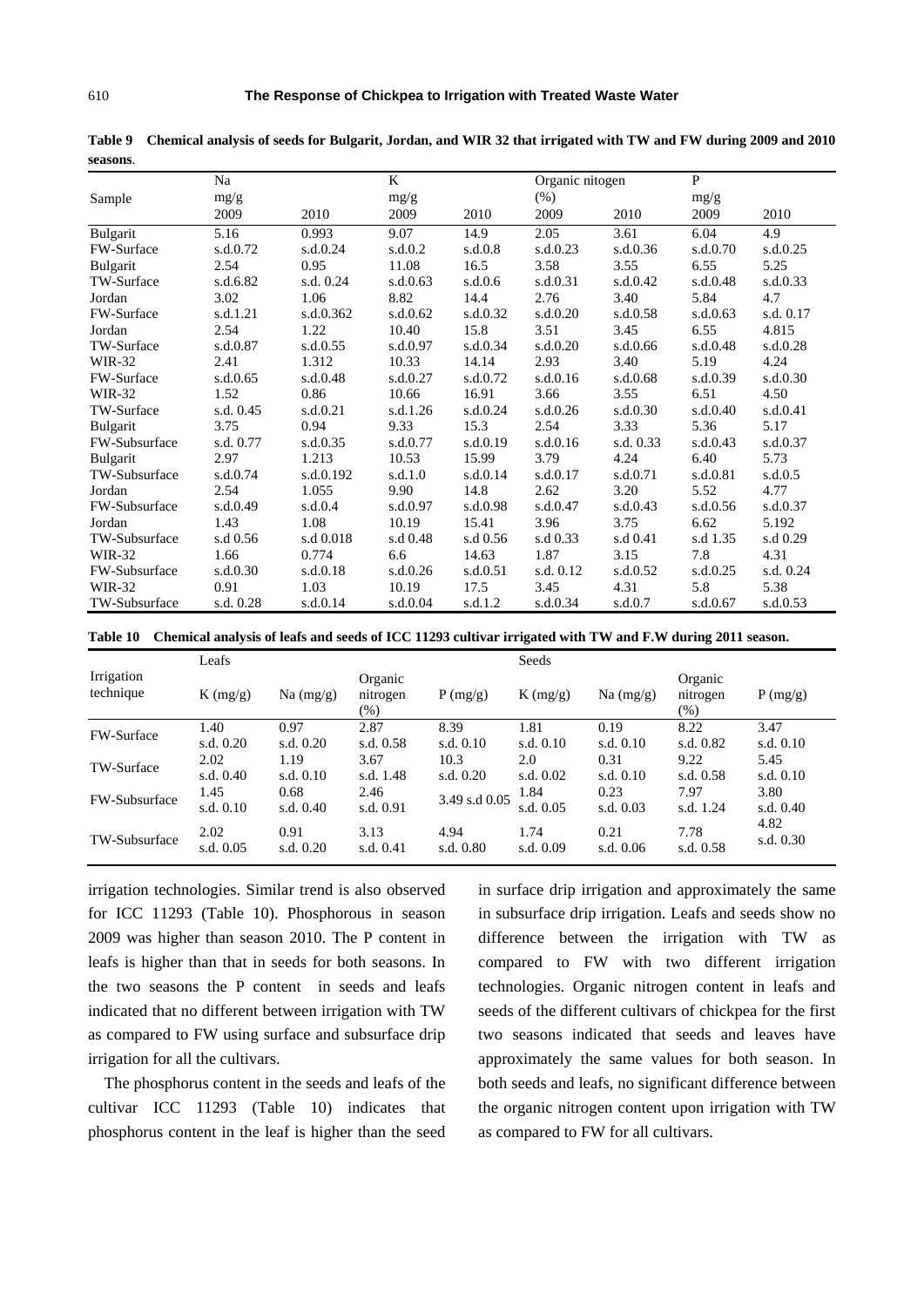| Sample               | ТC<br>(2009) | TC<br>(2010) | TC<br>(2011) | FC<br>(2009) | FC<br>(2010) | FC<br>(2011) |
|----------------------|--------------|--------------|--------------|--------------|--------------|--------------|
| <b>FW-Surface</b>    | l 70         | 170          | 500          | < 20         | 70           | < 10         |
| TW-Surface           | 210          | 220          | 600          | < 20         | 20           | 20           |
| <b>FW-Subsurface</b> | 300          | 900          | 400          | < 20         | 200          | < 10         |
| TW-Subsurface        | 450          | 330          | 900          | < 20         | 110          | < 10         |

**Table 11 FC and TC (count/100 mL) of plant irrigated with TW and FW for 2009, 2010 and 2011 seasons.**

The results of TC and FC (Table 11) of the different type of plant indicate that there is no clear trend between irrigation with TW as compared to FW. It can be concluded that there is no extra risk is involved upon irrigation with TW that have similar quality as compared to FW. This is not surprising since the TW is continuously chlorinated to kill all microorganisms.

#### *3.4 Factor Analysis Results*

Factor analysis, was used to analyze interrelationships among the various variables and to explain these variables in terms of their common underlying dimensions. SAS 2001 [16] was used to conduct these analyses.

From the component and principal factor analysis, one factor or component with eigenvalue greater than one was retained. This component accounted for 95.3% of the variance, a high adequate value to represent the data collected and a result that represent a strong evidence that this factor is strong enough for covering high percentage of the data (4.7% of the variance was left for all other factors making them comparably insignificant).

The pattern of the component or principal factor retained indicates highest partial correlation given to Bulgarit cultivar irrigated with treated effluent and using subsurface drippers—BTWSS (99.93%) followed by Bulgarit cultivar irrigated with treated effluent and using surface drippers (99.90%). Other variables (cultivars) were found to have high partial correlations but still less than the Bulgarit cultivar. Accordingly we can reasonably call the factor retained the Bulgarit cultivar irrigated with treated effluent.

## **4. Conclusions**

The response of four cultivars of chickpea, namely Bulgarit, WIR-32, Jordan and ICC11293 to irrigation using TW and FW during three years revealed that irrigation TW is highly comparative with FW.

Two cultivars tested namely Bulgarit and ICC 11293 can be irrigated with TW, using surface and subsurface irrigation systems, without any loss in yield. Furthermore, irrigation with TW improved some biological growth parameters of these cultivars. WIR-32 and Jordan cultivars showed significance reduction in their biological growth parameters when irrigated with TW as compared with fresh water.

Factor analysis of the obtained field and laboratory results for the four tested chickpea cultivars including physical and chemical growth and yield data indicated reasonably that Bulgarit cultivar irrigated with treated effluent using either surface or subsurface irrigation drippers represent the best cultivar or reuse option.

Surface and subsurface drip irrigation gave similar results for the four cultivars. However, the overall efficiency in the growing season of year the 2010 was higher than that in the year 2009 for both systems. Chemical composition of seeds and leafs were also similar for the four cultivars. The soil analysis shows no significant difference between irrigation with TW and FW.

#### **Acknowledgments**

The authors wish to thank Professor Uzi Kafkafi and Professor Abbo Shahal for their support and cooperation throughout the work. Our thanks are due to the PCG (Palestinian consultancy group) and the Belgium government for their collaboration and